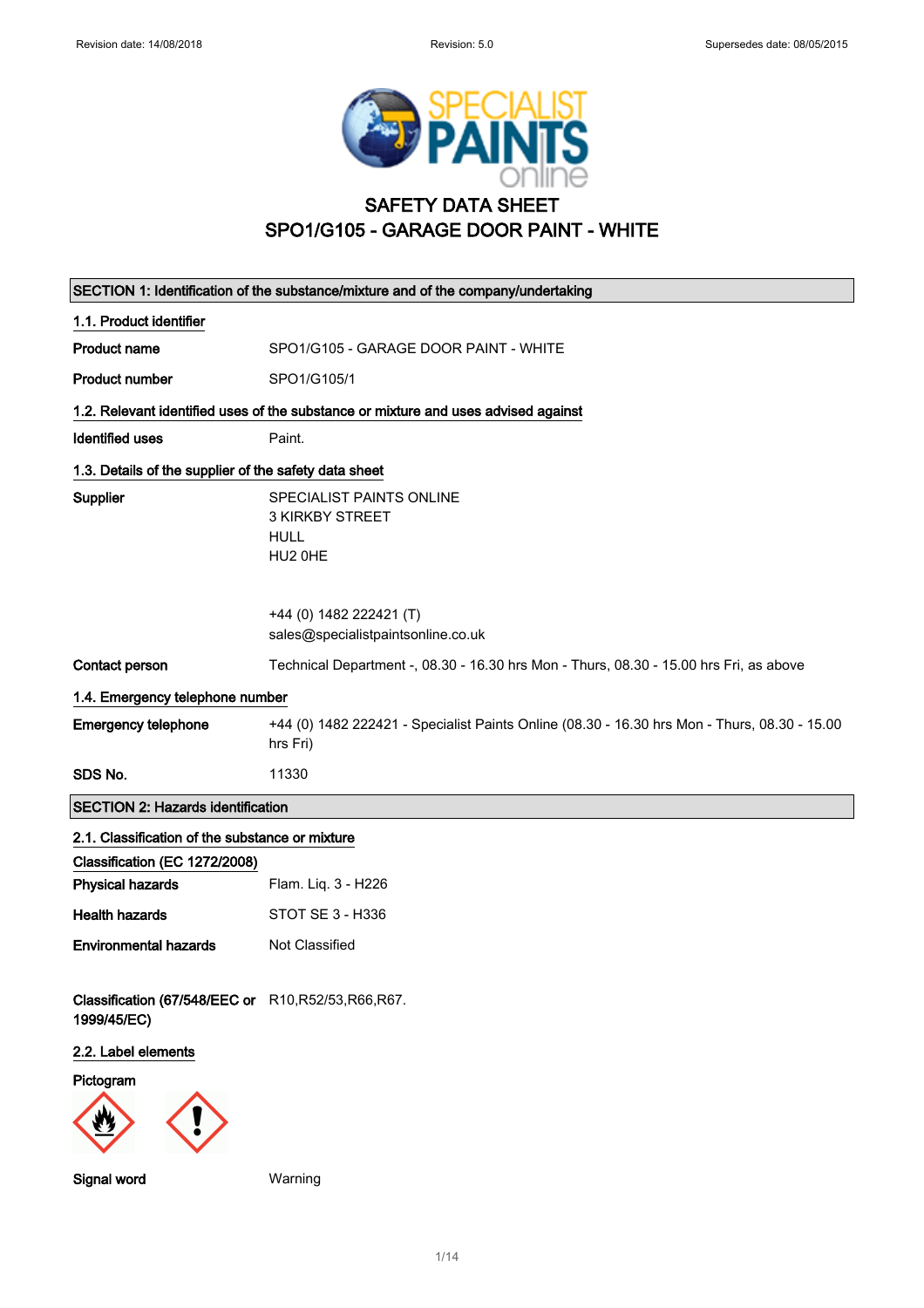| <b>Hazard statements</b>                                                        | EUH208 Contains 2-BUTANONE OXIME. May produce an allergic reaction.<br>H226 Flammable liquid and vapour.<br>H336 May cause drowsiness or dizziness.                                                                                                                                                                                                                                                                                                                                                                                                              |                                                                                                                                                                                                                                                                                                                                                                  |
|---------------------------------------------------------------------------------|------------------------------------------------------------------------------------------------------------------------------------------------------------------------------------------------------------------------------------------------------------------------------------------------------------------------------------------------------------------------------------------------------------------------------------------------------------------------------------------------------------------------------------------------------------------|------------------------------------------------------------------------------------------------------------------------------------------------------------------------------------------------------------------------------------------------------------------------------------------------------------------------------------------------------------------|
| <b>Precautionary statements</b>                                                 | P101 If medical advice is needed, have product container or label at hand.<br>P102 Keep out of reach of children.<br>smoking.<br>P261 Avoid breathing vapour/ spray.<br>P271 Use only outdoors or in a well-ventilated area.<br>P280 Wear protective gloves/ protective clothing/ eye protection/ face protection.<br>Rinse skin with water or shower.<br>contact lenses, if present and easy to do. Continue rinsing.<br>P403+P235 Store in a well-ventilated place. Keep cool.<br>P501 Dispose of contents/ container in accordance with national regulations. | P210 Keep away from heat, hot surfaces, sparks, open flames and other ignition sources. No<br>P303+P361+P353 IF ON SKIN (or hair): Take off immediately all contaminated clothing.<br>P304+P340 IF INHALED: Remove person to fresh air and keep comfortable for breathing.<br>P305+P351+P338 IF IN EYES: Rinse cautiously with water for several minutes. Remove |
| Supplemental label<br>information                                               | EUH066 Repeated exposure may cause skin dryness or cracking.                                                                                                                                                                                                                                                                                                                                                                                                                                                                                                     |                                                                                                                                                                                                                                                                                                                                                                  |
| Contains                                                                        | HYDROCARBONS, C9-C11, <2% AROMATICS                                                                                                                                                                                                                                                                                                                                                                                                                                                                                                                              |                                                                                                                                                                                                                                                                                                                                                                  |
| 2.3. Other hazards                                                              |                                                                                                                                                                                                                                                                                                                                                                                                                                                                                                                                                                  |                                                                                                                                                                                                                                                                                                                                                                  |
| <b>SECTION 3: Composition/information on ingredients</b>                        |                                                                                                                                                                                                                                                                                                                                                                                                                                                                                                                                                                  |                                                                                                                                                                                                                                                                                                                                                                  |
| 3.2. Mixtures                                                                   |                                                                                                                                                                                                                                                                                                                                                                                                                                                                                                                                                                  |                                                                                                                                                                                                                                                                                                                                                                  |
| HYDROCARBONS, C9-C11, <2% AROMATICS                                             |                                                                                                                                                                                                                                                                                                                                                                                                                                                                                                                                                                  | 10-30%                                                                                                                                                                                                                                                                                                                                                           |
| CAS number: -                                                                   | EC number: 919-857-5                                                                                                                                                                                                                                                                                                                                                                                                                                                                                                                                             | REACH registration number: 01-                                                                                                                                                                                                                                                                                                                                   |
|                                                                                 |                                                                                                                                                                                                                                                                                                                                                                                                                                                                                                                                                                  | 2119463258-33-XXXX                                                                                                                                                                                                                                                                                                                                               |
| Classification<br>Flam. Liq. 3 - H226<br>STOT SE 3 - H336<br>Asp. Tox. 1 - H304 |                                                                                                                                                                                                                                                                                                                                                                                                                                                                                                                                                                  | Classification (67/548/EEC or 1999/45/EC)<br>Xn;R65. R10,R66,R67.                                                                                                                                                                                                                                                                                                |
|                                                                                 |                                                                                                                                                                                                                                                                                                                                                                                                                                                                                                                                                                  |                                                                                                                                                                                                                                                                                                                                                                  |
| <b>Titanium Dioxide</b><br>CAS number: 13463-67-7                               | EC number: 236-675-5                                                                                                                                                                                                                                                                                                                                                                                                                                                                                                                                             | 10-30%<br>REACH registration number: 01-<br>2119489379-17-xxxx                                                                                                                                                                                                                                                                                                   |
| Classification<br>Not Classified                                                |                                                                                                                                                                                                                                                                                                                                                                                                                                                                                                                                                                  | Classification (67/548/EEC or 1999/45/EC)                                                                                                                                                                                                                                                                                                                        |
| 2-METHYLPENTANE-2,4-DIOL<br>CAS number: 107-41-5                                | EC number: 203-489-0                                                                                                                                                                                                                                                                                                                                                                                                                                                                                                                                             | 1%                                                                                                                                                                                                                                                                                                                                                               |

Eye Irrit. 2 - H319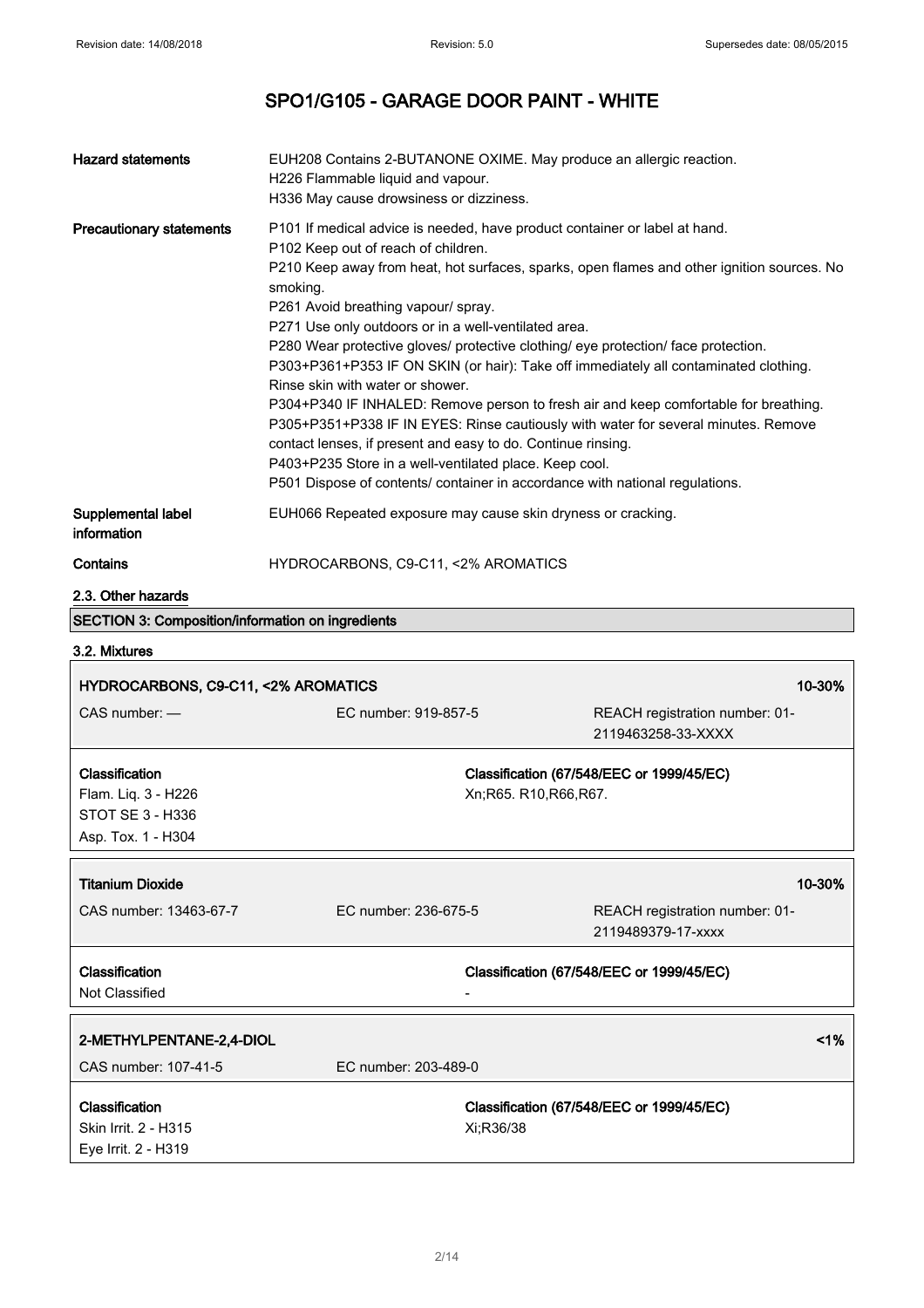| <b>XYLENE</b>                                                                                                                                         |                      |                                    |                                                      | 1%    |
|-------------------------------------------------------------------------------------------------------------------------------------------------------|----------------------|------------------------------------|------------------------------------------------------|-------|
| CAS number: 1330-20-7                                                                                                                                 | EC number: 215-535-7 |                                    | REACH registration number: 01-<br>2119488216-32-xxxx |       |
| Classification<br>Flam. Liq. 3 - H226<br>Acute Tox. 4 - H312<br>Acute Tox. 4 - H332<br>Skin Irrit. 2 - H315                                           |                      | Xn;R20/21,R65. Xi;R36/37/38. R10.  | Classification (67/548/EEC or 1999/45/EC)            |       |
| ZIRCONIUM SALT, 2-ETHYLHEXANOIC ACID                                                                                                                  |                      |                                    |                                                      | $1\%$ |
| CAS number: 22464-99-9                                                                                                                                | EC number: 245-018-1 |                                    | REACH registration number: 01-<br>2119979088-21-0002 |       |
| Classification<br>Repr. 2 - H361d                                                                                                                     |                      | Repr. Cat. 3;R63.                  | Classification (67/548/EEC or 1999/45/EC)            |       |
| <b>2-BUTANONE OXIME</b>                                                                                                                               |                      |                                    |                                                      | $1\%$ |
| CAS number: 96-29-7                                                                                                                                   | EC number: 202-496-6 |                                    | REACH registration number: 01-<br>2119539477-28      |       |
| Classification<br>Acute Tox. 4 - H312<br>Eye Dam. 1 - H318<br>Skin Sens. 1 - H317<br>Carc. 2 - H351                                                   |                      | Carc. Cat. 3;R40 Xn;R21 R43 Xi;R41 | Classification (67/548/EEC or 1999/45/EC)            |       |
| PHTHALIC ANHYDRIDE                                                                                                                                    |                      |                                    |                                                      | 1%    |
| CAS number: 85-44-9                                                                                                                                   | EC number: 201-607-5 |                                    | REACH registration number: 01-<br>2119457017-41-0000 |       |
| Classification<br>Acute Tox. 4 - H302<br>Skin Irrit. 2 - H315<br>Eye Dam. 1 - H318<br>Resp. Sens. 1 - H334<br>Skin Sens. 1 - H317<br>STOT SE 3 - H335 |                      | Xn;R22 R42/43 Xi;R37/38,R41        | Classification (67/548/EEC or 1999/45/EC)            |       |
| 2,6-Di-tert-butyl-p-cresol<br>$1\%$                                                                                                                   |                      |                                    |                                                      |       |
| CAS number: 128-37-0                                                                                                                                  | EC number: 204-881-4 |                                    | REACH registration number: 01-<br>2119565113-46-xxxx |       |
| M factor (Acute) = $1$                                                                                                                                |                      |                                    |                                                      |       |
| Classification<br>Aquatic Acute 1 - H400<br>Aquatic Chronic 1 - H410                                                                                  |                      | N;R50/53.                          | Classification (67/548/EEC or 1999/45/EC)            |       |

The Full Text for all R-Phrases and Hazard Statements are Displayed in Section 16.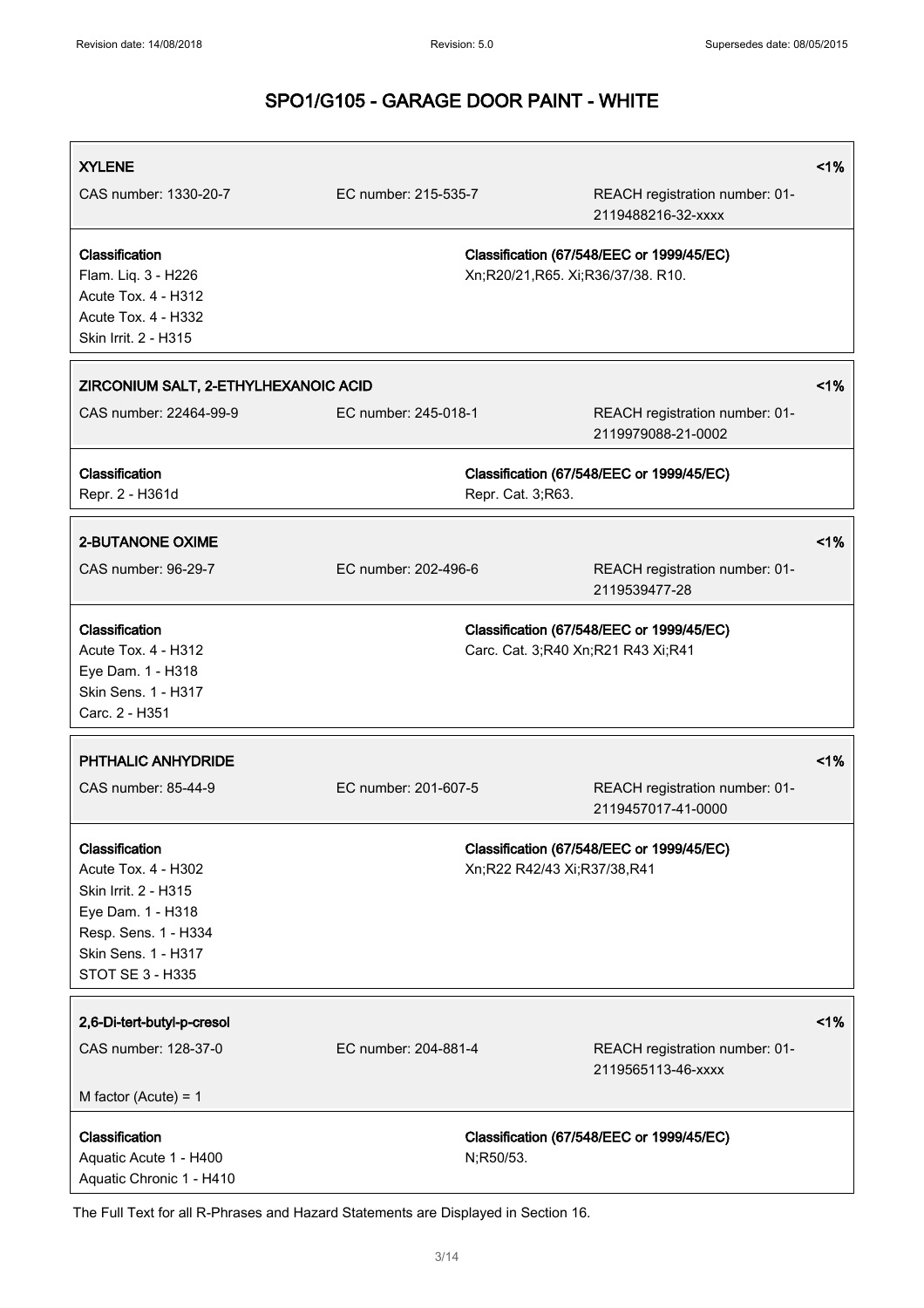### SECTION 4: First aid measures

### 4.1. Description of first aid measures

| <b>General information</b>                                                      | Move affected person to fresh air and keep warm and at rest in a position comfortable for<br>breathing. Never give anything by mouth to an unconscious person.                                                                                                                                                             |  |
|---------------------------------------------------------------------------------|----------------------------------------------------------------------------------------------------------------------------------------------------------------------------------------------------------------------------------------------------------------------------------------------------------------------------|--|
| Inhalation                                                                      | Remove affected person from source of contamination. Move affected person to fresh air and<br>keep warm and at rest in a position comfortable for breathing. Get medical attention if any<br>discomfort continues. Place unconscious person on their side in the recovery position and<br>ensure breathing can take place. |  |
| Ingestion                                                                       | DO NOT induce vomiting. Get medical attention immediately. Move affected person to fresh<br>air and keep warm and at rest in a position comfortable for breathing.                                                                                                                                                         |  |
| <b>Skin contact</b>                                                             | Remove affected person from source of contamination. Remove contaminated clothing<br>immediately and wash skin with soap and water.                                                                                                                                                                                        |  |
| Eye contact                                                                     | Remove any contact lenses and open eyelids wide apart. Continue to rinse for at least 15<br>minutes and get medical attention.                                                                                                                                                                                             |  |
|                                                                                 | 4.2. Most important symptoms and effects, both acute and delayed                                                                                                                                                                                                                                                           |  |
| <b>General information</b>                                                      | Get medical attention promptly if symptoms occur after washing.                                                                                                                                                                                                                                                            |  |
| 4.3. Indication of any immediate medical attention and special treatment needed |                                                                                                                                                                                                                                                                                                                            |  |
| Notes for the doctor                                                            | No specific recommendations.                                                                                                                                                                                                                                                                                               |  |
| <b>SECTION 5: Firefighting measures</b>                                         |                                                                                                                                                                                                                                                                                                                            |  |
| 5.1. Extinguishing media                                                        |                                                                                                                                                                                                                                                                                                                            |  |
| Suitable extinguishing media                                                    | Extinguish with foam, carbon dioxide, dry powder or water fog. Do not use water jet as an<br>extinguisher, as this will spread the fire.                                                                                                                                                                                   |  |
| 5.2. Special hazards arising from the substance or mixture                      |                                                                                                                                                                                                                                                                                                                            |  |
| Specific hazards                                                                | Toxic gases or vapours. FLAMMABLE. Solvent vapours may form explosive mixtures with air.                                                                                                                                                                                                                                   |  |
| 5.3. Advice for firefighters                                                    |                                                                                                                                                                                                                                                                                                                            |  |
| Protective actions during<br>firefighting                                       | Risk of re-ignition after fire has been extinguished. Cool containers exposed to flames with<br>water until well after the fire is out. Avoid the spillage or runoff entering drains, sewers or<br>watercourses.                                                                                                           |  |
| Special protective equipment<br>for firefighters                                | Wear positive-pressure self-contained breathing apparatus (SCBA) and appropriate protective<br>clothing.                                                                                                                                                                                                                   |  |
| <b>SECTION 6: Accidental release measures</b>                                   |                                                                                                                                                                                                                                                                                                                            |  |
|                                                                                 | 6.1. Personal precautions, protective equipment and emergency procedures                                                                                                                                                                                                                                                   |  |
| <b>Personal precautions</b>                                                     | Avoid inhalation of vapours and contact with skin and eyes. Provide adequate ventilation. No<br>smoking, sparks, flames or other sources of ignition near spillage. Ensure suitable respiratory<br>protection is worn during removal of spillages in confined areas.                                                       |  |
| 6.2. Environmental precautions                                                  |                                                                                                                                                                                                                                                                                                                            |  |
| <b>Environmental precautions</b>                                                | Avoid discharge into drains or watercourses or onto the ground. Contain spillage with sand,<br>earth or other suitable non-combustible material. Spillages or uncontrolled discharges into<br>watercourses must be reported immediately to the Environmental Agency or other appropriate<br>regulatory body.               |  |

### 6.3. Methods and material for containment and cleaning up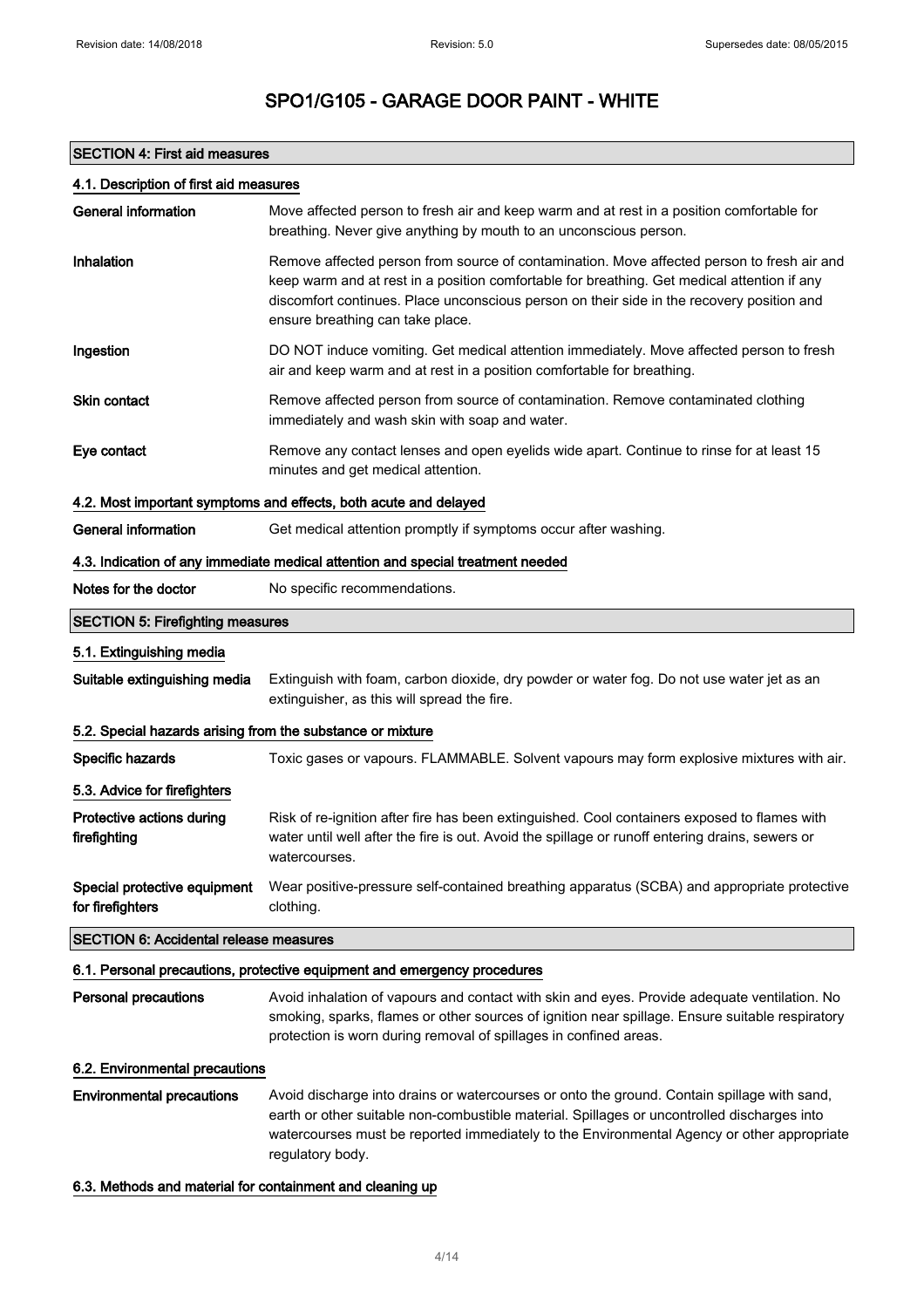Methods for cleaning up Eliminate all sources of ignition. No smoking, sparks, flames or other sources of ignition near spillage. Provide adequate ventilation. Avoid the spillage or runoff entering drains, sewers or watercourses. Absorb in vermiculite, dry sand or earth and place into containers. Collect and place in suitable waste disposal containers and seal securely. For waste disposal, see Section 13.

#### 6.4. Reference to other sections

Reference to other sections For personal protection, see Section 8.

#### SECTION 7: Handling and storage

#### 7.1. Precautions for safe handling

Usage precautions **Observe any occupational exposure limits for the product or ingredients.** Avoid inhalation of vapours and spray/mists. Keep away from heat, sparks and open flame. Avoid spilling. Avoid contact with skin and eyes. Provide adequate ventilation. Avoid inhalation of vapours. Use approved respirator if air contamination is above an acceptable level. Do not eat, drink or smoke when using the product. The Manual Handling Operations Regulations may apply to the handling of containers of this product. To assist employers, the following method of calculating the weight for any pack size is given. Take the pack size volume in litres and multiply this figure by the specific gravity value given in section 9. This will give the net weight of the coating in kilograms. Allowance will then have to be made for the immediate packaging to give an approximate gross weight.

#### 7.2. Conditions for safe storage, including any incompatibilities

| <b>Storage precautions</b> | Store in closed original container at temperatures between 5°C and 25°C. Keep away from<br>heat, sparks and open flame. Keep container tightly closed. Keep containers upright. Store<br>away from the following materials: Oxidising materials. Alkalis. Acids.                                                                                                                                                                                                                                                                                                                                                                                                                |
|----------------------------|---------------------------------------------------------------------------------------------------------------------------------------------------------------------------------------------------------------------------------------------------------------------------------------------------------------------------------------------------------------------------------------------------------------------------------------------------------------------------------------------------------------------------------------------------------------------------------------------------------------------------------------------------------------------------------|
| Storage class              | Flammable liquid storage. The storage and use of this product is subject to the Dangerous<br>Substances and Explosive Atmospheres Regulations (DSEAR). The requirements are given<br>in the HSE Approved Code of Practice and Guidance, Storage of Dangerous Substances:<br>DSEAR. Up to 250 litres of liquids with a flashpoint above 32C but below 55C may be kept in<br>a workroom provided they are kept in closed containers in a marked, fire-resisting cupboard or<br>bin. Larger quantities must be kept in a separate, marked storeroom conforming to the<br>structural requirements contained in the HSE guidance note Storage of Flammable Liquids in<br>Containers. |
| 7.3. Specific end use(s)   |                                                                                                                                                                                                                                                                                                                                                                                                                                                                                                                                                                                                                                                                                 |
| Specific end use(s)        | The identified uses for this product are detailed in Section 1.2.                                                                                                                                                                                                                                                                                                                                                                                                                                                                                                                                                                                                               |
| Usage description          | Collect and place in suitable waste disposal containers and seal securely. Label the<br>containers containing waste and contaminated materials and remove from the area as soon<br>as possible.                                                                                                                                                                                                                                                                                                                                                                                                                                                                                 |

#### SECTION 8: Exposure controls/Personal protection

#### 8.1. Control parameters

#### Occupational exposure limits

#### Titanium Dioxide

Long-term exposure limit (8-hour TWA): WEL 10 mg/m<sup>3</sup> inhalable dust Long-term exposure limit (8-hour TWA): WEL 4 mg/m<sup>3</sup> respirable dust

### 2-METHYLPENTANE-2,4-DIOL

Long-term exposure limit (8-hour TWA): WEL 25 ppm 123 mg/m<sup>3</sup> Short-term exposure limit (15-minute): WEL 25 ppm 123 mg/m<sup>3</sup>

### XYLENE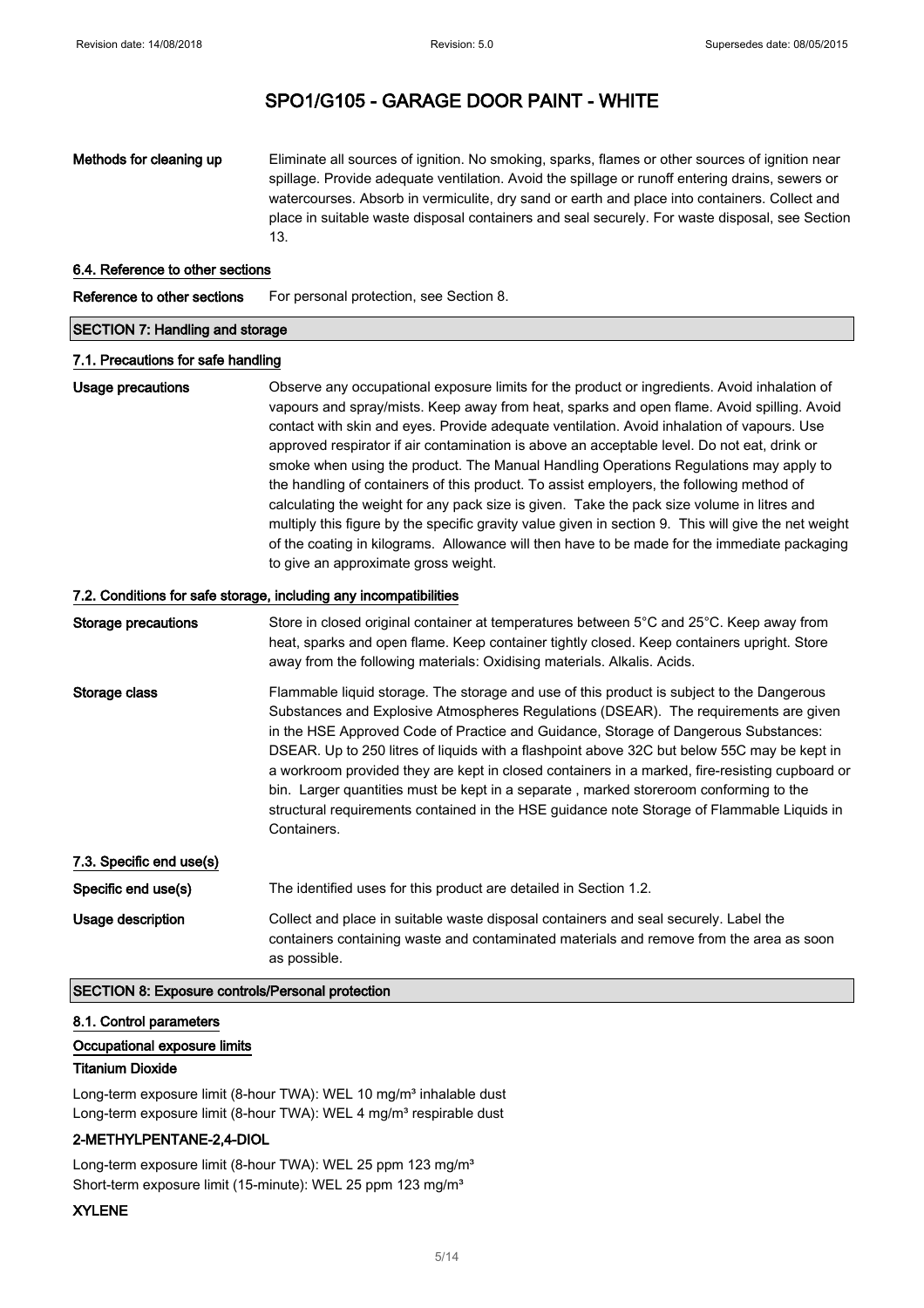Long-term exposure limit (8-hour TWA): WEL 50 ppm 220 mg/m<sup>3</sup> Short-term exposure limit (15-minute): WEL 100 ppm 441 mg/m<sup>3</sup>

### ZIRCONIUM SALT, 2-ETHYLHEXANOIC ACID

Long-term exposure limit (8-hour TWA): WEL 5 mg/m<sup>3</sup> Short-term exposure limit (15-minute): WEL 10 mg/m<sup>3</sup>

### PHTHALIC ANHYDRIDE

Long-term exposure limit (8-hour TWA): WEL 4 mg/m3(Sen) Short-term exposure limit (15-minute): WEL 12 mg/m3(Sen)

### 2,6-Di-tert-butyl-p-cresol

Long-term exposure limit (8-hour TWA): WEL 10 mg/m<sup>3</sup> WEL = Workplace Exposure Limit

### HYDROCARBONS, C9-C11, <2% AROMATICS

| <b>DNEL</b>             | Consumer - Oral; Long term systemic effects: 300 mg/kg/day<br>Industry - Inhalation; Long term systemic effects: 1500 mg/m <sup>3</sup><br>Industry - Dermal; Long term systemic effects: 300 mg/kg/day<br>Consumer - Dermal; Long term systemic effects: 300 mg/kg/day<br>Consumer - Inhalation; Long term systemic effects: 900 mg/m <sup>3</sup>                                                                          |  |
|-------------------------|------------------------------------------------------------------------------------------------------------------------------------------------------------------------------------------------------------------------------------------------------------------------------------------------------------------------------------------------------------------------------------------------------------------------------|--|
| <b>PNEC</b>             | No PNEC available. Substance is a hydrocarbon UVCB. Standard tests for this<br>endpoint are intended for single substances and are not appropriate for the risk<br>assessment of this complex substance.                                                                                                                                                                                                                     |  |
|                         | Titanium Dioxide (CAS: 13463-67-7)                                                                                                                                                                                                                                                                                                                                                                                           |  |
| <b>DNEL</b>             | Industry - Inhalation; Long term local effects: 10 mg/m <sup>3</sup><br>Consumer - Oral; Long term systemic effects: 700 mg/kg/day                                                                                                                                                                                                                                                                                           |  |
| <b>PNEC</b>             | - Fresh water; 0.184 mg/l<br>- marine water; 0.0184 mg/l<br>- Sediment (Freshwater); >=1000 mg/kg<br>- Sediment (Marinewater); >=100 mg/kg<br>- Soil; 100 mg/kg<br>- STP; 100 mg/kg                                                                                                                                                                                                                                          |  |
| XYLENE (CAS: 1330-20-7) |                                                                                                                                                                                                                                                                                                                                                                                                                              |  |
| <b>DNEL</b>             | Consumer - Oral; Long term systemic effects: 1.6 mg/kg/day<br>Consumer - Dermal; Long term systemic effects: 108 mg/kg/day<br>Consumer - Inhalation; Long term systemic effects: 14.8 mg/m <sup>3</sup><br>Industry - Dermal; Long term systemic effects: 180 mg/kg/day<br>Industry - Inhalation; Long term systemic effects: 77 mg/m <sup>3</sup><br>Industry - Inhalation; Short term local effects: 289 mg/m <sup>3</sup> |  |
| <b>PNEC</b>             | - Fresh water; 0.327 mg/l<br>- marine water; 0.327 mg/l<br>- Intermittent release; 0.327 mg/l<br>- Sediment (Freshwater); 12.46 mg/kg<br>- Sediment (Marinewater); 12.46 mg/kg<br>- Soil; 2.31 mg/kg<br>- STP; 6.58 mg/kg                                                                                                                                                                                                    |  |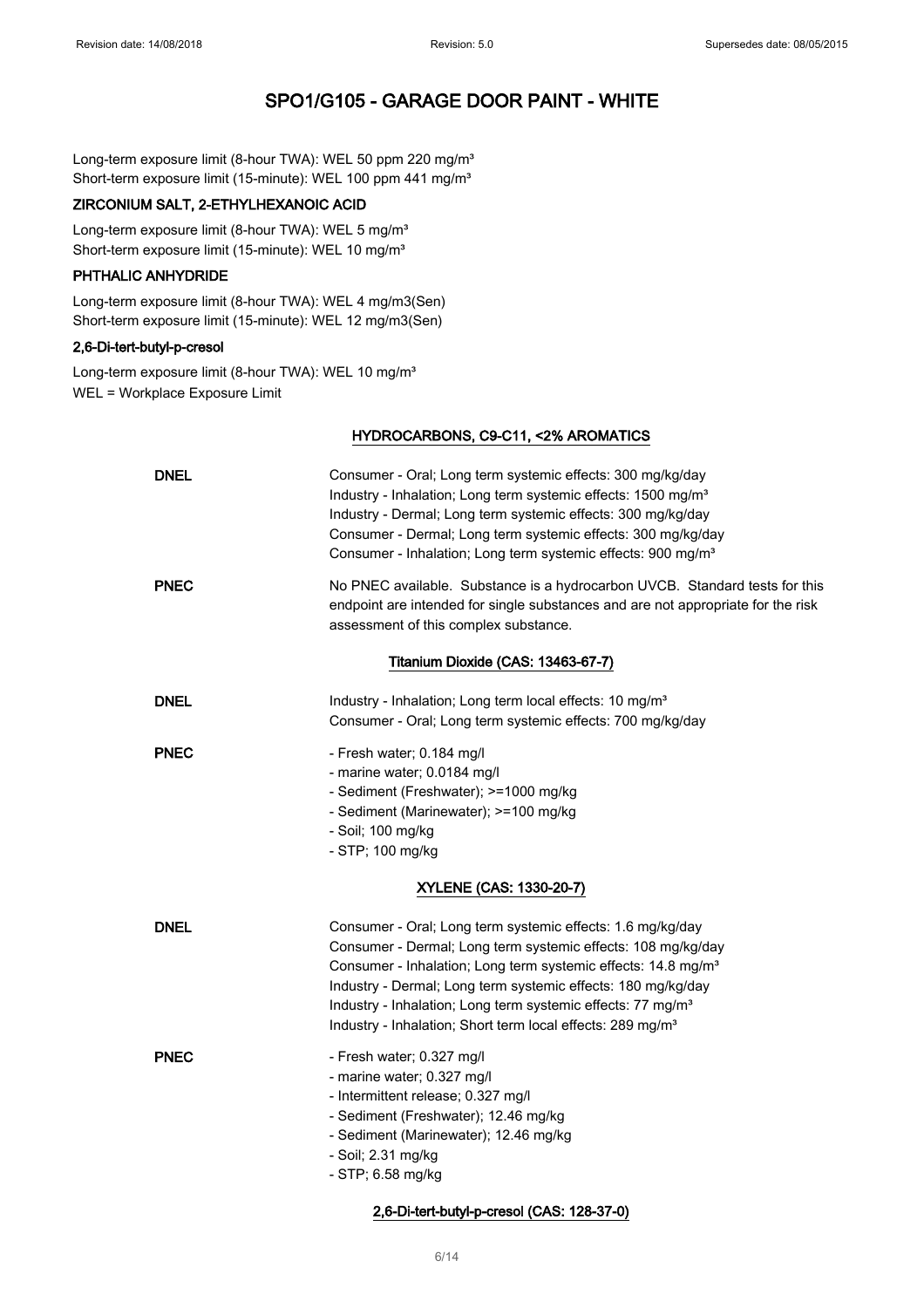| <b>DNEL</b>                                                | Industry - Dermal; : 0.5 mg/kg/day                                                                                                                                                                                                                                                                                                                                                                                                                                                      |  |
|------------------------------------------------------------|-----------------------------------------------------------------------------------------------------------------------------------------------------------------------------------------------------------------------------------------------------------------------------------------------------------------------------------------------------------------------------------------------------------------------------------------------------------------------------------------|--|
|                                                            | Industry - Inhalation; : 3.5 mg/kg/day                                                                                                                                                                                                                                                                                                                                                                                                                                                  |  |
| <b>PNEC</b>                                                | - Fresh water; 0.000199 mg/l                                                                                                                                                                                                                                                                                                                                                                                                                                                            |  |
|                                                            | - Sediment; 0.0996 mg/l                                                                                                                                                                                                                                                                                                                                                                                                                                                                 |  |
|                                                            | - Soil; 0.04769 mg/l                                                                                                                                                                                                                                                                                                                                                                                                                                                                    |  |
|                                                            | - marine water; 0.0000199 mg/l                                                                                                                                                                                                                                                                                                                                                                                                                                                          |  |
| 8.2. Exposure controls                                     |                                                                                                                                                                                                                                                                                                                                                                                                                                                                                         |  |
| Protective equipment                                       |                                                                                                                                                                                                                                                                                                                                                                                                                                                                                         |  |
|                                                            |                                                                                                                                                                                                                                                                                                                                                                                                                                                                                         |  |
| Appropriate engineering<br>controls                        | Provide adequate general and local exhaust ventilation. Observe any occupational exposure<br>limits for the product or ingredients.                                                                                                                                                                                                                                                                                                                                                     |  |
| Eye/face protection                                        | Wear chemical splash goggles.                                                                                                                                                                                                                                                                                                                                                                                                                                                           |  |
| Hand protection                                            | Chemical-resistant, impervious gloves complying with an approved standard should be worn if<br>a risk assessment indicates skin contact is possible. The most suitable glove should be<br>chosen in consultation with the glove supplier/manufacturer, who can provide information<br>about the breakthrough time of the glove material. Barrier cream applied before work may<br>make it easier to clean the skin after exposure, but does not prevent absorption through the<br>skin. |  |
| Other skin and body<br>protection                          | Wear appropriate clothing to prevent reasonably probable skin contact.                                                                                                                                                                                                                                                                                                                                                                                                                  |  |
| Hygiene measures                                           | No specific hygiene procedures recommended but good personal hygiene practices should<br>always be observed when working with chemical products.                                                                                                                                                                                                                                                                                                                                        |  |
| <b>Respiratory protection</b>                              | No specific recommendations. Respiratory protection must be used if the airborne<br>contamination exceeds the recommended occupational exposure limit.                                                                                                                                                                                                                                                                                                                                  |  |
| <b>SECTION 9: Physical and chemical properties</b>         |                                                                                                                                                                                                                                                                                                                                                                                                                                                                                         |  |
| 9.1. Information on basic physical and chemical properties |                                                                                                                                                                                                                                                                                                                                                                                                                                                                                         |  |

| 9.1. Information on basic physical and chemical properties |                                   |  |
|------------------------------------------------------------|-----------------------------------|--|
| Appearance                                                 | Viscous liquid. Coloured liquid.  |  |
| Colour                                                     | White / off-white.                |  |
| Odour                                                      | Characteristic. Organic solvents. |  |
| Odour threshold                                            | Not determined.                   |  |
| рH                                                         | Technically not feasible.         |  |
| <b>Melting point</b>                                       | Not determined.                   |  |
| Initial boiling point and range                            | Not determined.                   |  |
| Flash point                                                | 38°C Closed cup.                  |  |
| <b>Evaporation rate</b>                                    | Not determined.                   |  |
| <b>Evaporation factor</b>                                  | Not determined.                   |  |
| <b>Other flammability</b>                                  | Not determined.                   |  |
| Vapour pressure                                            | Not determined.                   |  |
| Vapour density                                             | heavier than air                  |  |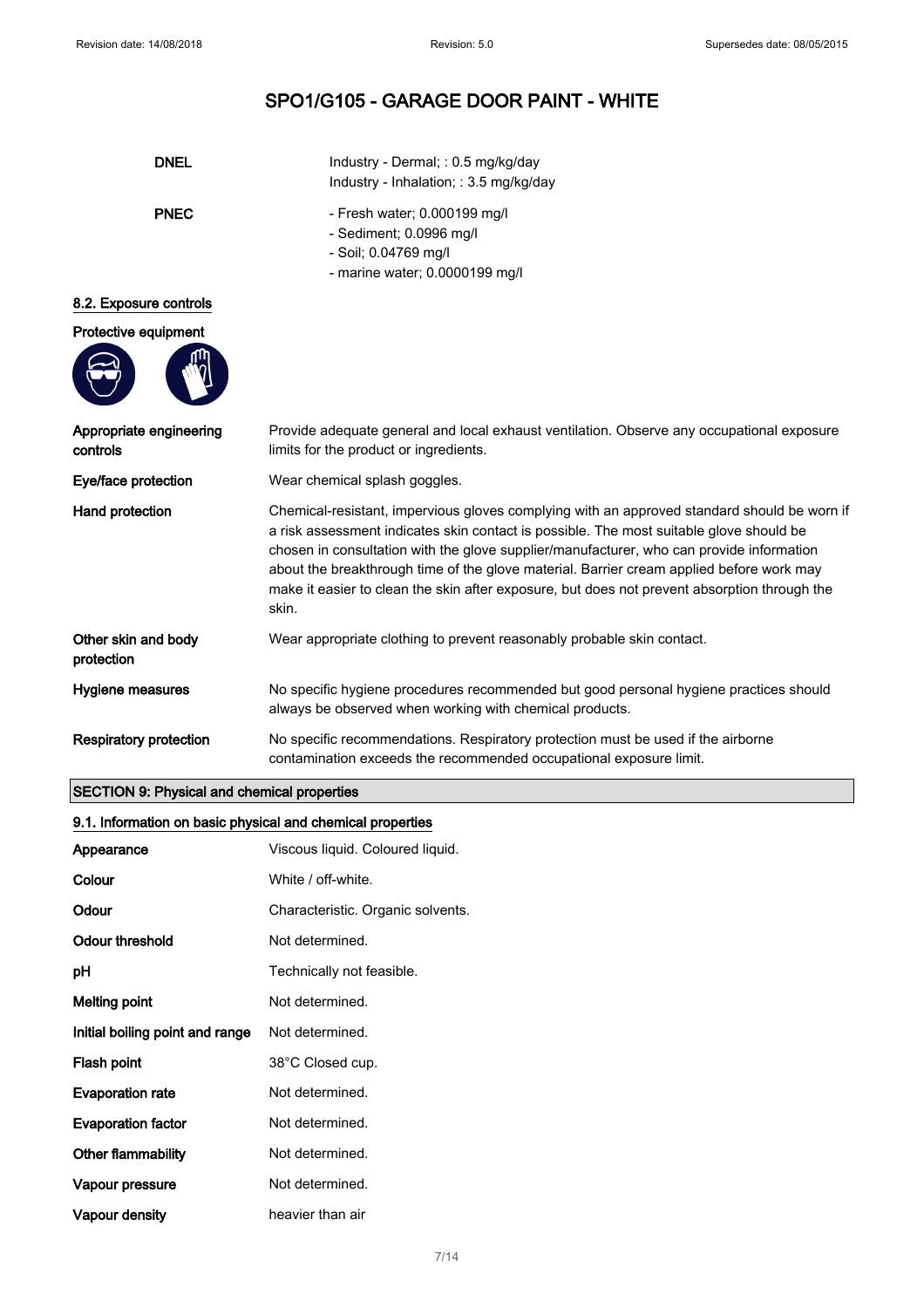| <b>Relative density</b>                            | 1.18 @ @20C°C                                                                                                                                                                                      |  |
|----------------------------------------------------|----------------------------------------------------------------------------------------------------------------------------------------------------------------------------------------------------|--|
| Solubility(ies)                                    | Insoluble in water                                                                                                                                                                                 |  |
| <b>Partition coefficient</b>                       | Not determined.                                                                                                                                                                                    |  |
| Auto-ignition temperature                          | $0.8^{\circ}$ C                                                                                                                                                                                    |  |
| <b>Decomposition Temperature</b>                   | Not determined.                                                                                                                                                                                    |  |
| <b>Viscosity</b>                                   | 5.3 - 5.7 (ICI Rptothinner) P @ 25 C°C                                                                                                                                                             |  |
| <b>Explosive properties</b>                        | Not determined.                                                                                                                                                                                    |  |
| <b>Explosive under the influence</b><br>of a flame | Not considered to be explosive.                                                                                                                                                                    |  |
| <b>Oxidising properties</b>                        | Not determined.                                                                                                                                                                                    |  |
| 9.2. Other information                             |                                                                                                                                                                                                    |  |
| Volatile organic compound                          | This product contains a maximum VOC content of maximum of 300 g/litre.                                                                                                                             |  |
| <b>SECTION 10: Stability and reactivity</b>        |                                                                                                                                                                                                    |  |
| 10.1. Reactivity                                   |                                                                                                                                                                                                    |  |
| Reactivity                                         | There are no known reactivity hazards associated with this product.                                                                                                                                |  |
| 10.2. Chemical stability                           |                                                                                                                                                                                                    |  |
| <b>Stability</b>                                   | Stable at normal ambient temperatures and when used as recommended.                                                                                                                                |  |
| 10.3. Possibility of hazardous reactions           |                                                                                                                                                                                                    |  |
| Possibility of hazardous<br>reactions              | Not determined.                                                                                                                                                                                    |  |
| 10.4. Conditions to avoid                          |                                                                                                                                                                                                    |  |
| <b>Conditions to avoid</b>                         | Avoid heat, flames and other sources of ignition. Avoid contact with the following materials:<br>Acids. Oxidising agents.                                                                          |  |
| 10.5. Incompatible materials                       |                                                                                                                                                                                                    |  |
| Materials to avoid                                 | Strong alkalis. Strong acids. Strong oxidising agents.                                                                                                                                             |  |
| 10.6. Hazardous decomposition products             |                                                                                                                                                                                                    |  |
| Hazardous decomposition<br>products                | Oxides of carbon. Thermal decomposition or combustion may liberate carbon oxides and<br>other toxic gases or vapours.                                                                              |  |
| <b>SECTION 11: Toxicological information</b>       |                                                                                                                                                                                                    |  |
| 11.1. Information on toxicological effects         |                                                                                                                                                                                                    |  |
| Inhalation                                         | Vapour from this product may be hazardous by inhalation. Vapour may irritate respiratory<br>system/lungs.                                                                                          |  |
| Ingestion                                          | Liquid irritates mucous membranes and may cause abdominal pain if swallowed.                                                                                                                       |  |
| Skin contact                                       | Product has a defatting effect on skin. Repeated exposure may cause skin dryness or<br>cracking. May cause allergic contact eczema. Prolonged or repeated exposure may cause<br>severe irritation. |  |
| Eye contact                                        | May cause temporary eye irritation.                                                                                                                                                                |  |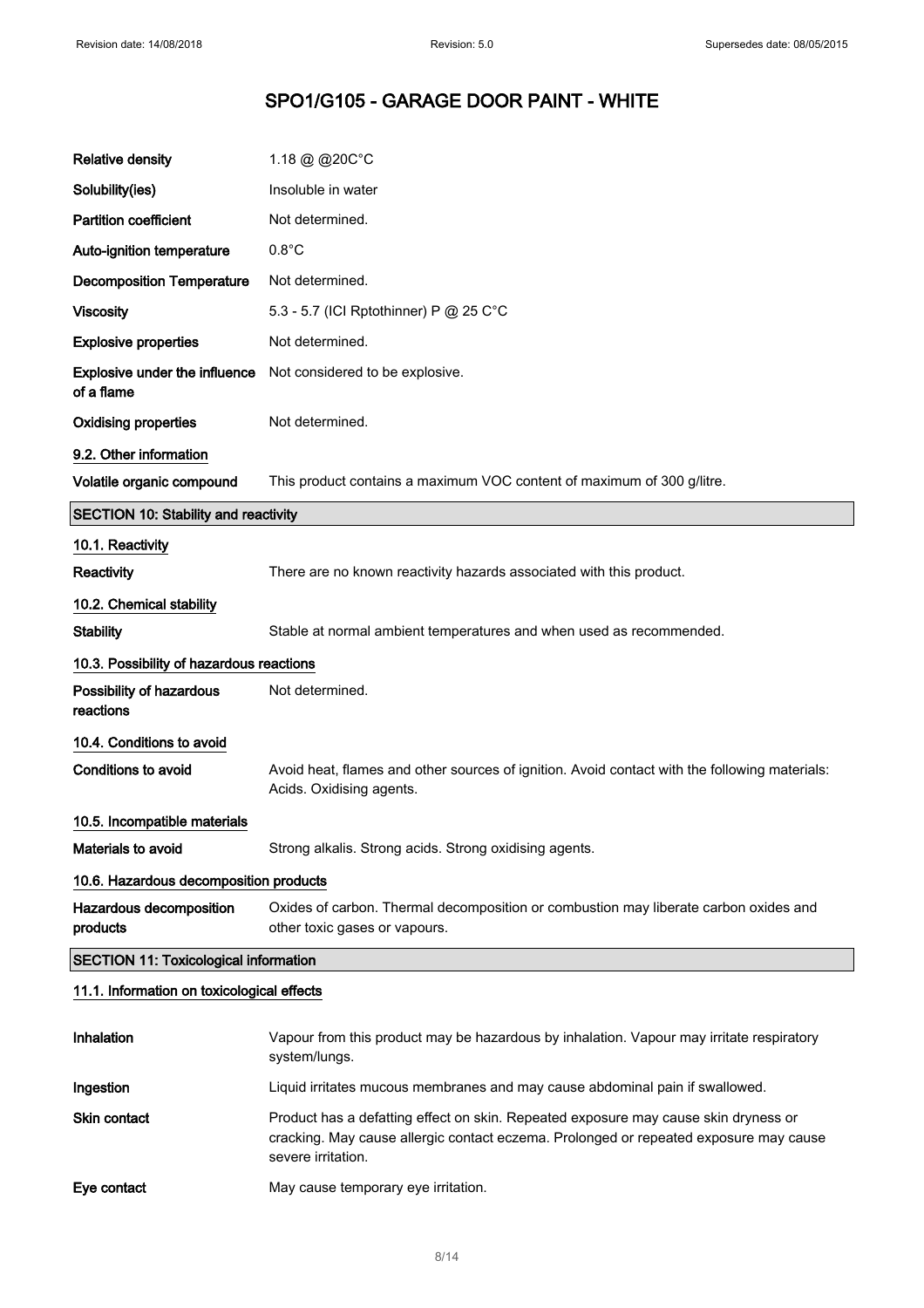| Acute and chronic health<br>hazards | This product has low toxicity. Only large quantities are likely to have adverse effects on<br>human health. |
|-------------------------------------|-------------------------------------------------------------------------------------------------------------|
| Route of exposure                   | Inhalation Skin absorption. Ingestion. Skin and/or eye contact.                                             |
| <b>Medical considerations</b>       | Skin disorders and allergies. Avoid vomiting and stomach flushing because of the risk of<br>aspiration.     |

### Toxicological information on ingredients.

### HYDROCARBONS, C9-C11, <2% AROMATICS

| Acute toxicity - oral                                        |                                                                                             |
|--------------------------------------------------------------|---------------------------------------------------------------------------------------------|
| Acute toxicity oral (LD <sub>50</sub><br>mg/kg)              | 5,100.0                                                                                     |
| <b>Species</b>                                               | Rat                                                                                         |
| ATE oral (mg/kg)                                             | 5,100.0                                                                                     |
| Acute toxicity - dermal                                      |                                                                                             |
| Acute toxicity dermal (LD <sub>50</sub> 5,100.0<br>mg/kg)    |                                                                                             |
| <b>Species</b>                                               | Rabbit                                                                                      |
| ATE dermal (mg/kg)                                           | 5,100.0                                                                                     |
| Acute toxicity - inhalation                                  |                                                                                             |
| Acute toxicity inhalation<br>(LC <sub>50</sub> vapours mg/l) | 5,100.0                                                                                     |
| <b>Species</b>                                               | Rat                                                                                         |
| <b>ATE inhalation (vapours</b><br>mg/l)                      | 5,100.0                                                                                     |
| Skin corrosion/irritation                                    |                                                                                             |
| Skin corrosion/irritation                                    | Not irritating.                                                                             |
| Serious eye damage/irritation                                |                                                                                             |
| Serious eye<br>damage/irritation                             | Not irritating.                                                                             |
| <b>Respiratory sensitisation</b>                             |                                                                                             |
| Respiratory sensitisation                                    | Not sensitising.                                                                            |
| <b>Skin sensitisation</b>                                    |                                                                                             |
| <b>Skin sensitisation</b>                                    | Not sensitising.                                                                            |
| Germ cell mutagenicity                                       |                                                                                             |
| Genotoxicity - in vitro                                      | Chromosome aberration: Negative. This substance has no evidence of mutagenic<br>properties. |
| Carcinogenicity                                              |                                                                                             |
| Carcinogenicity                                              | Based on available data the classification criteria are not met.                            |
| Reproductive toxicity                                        |                                                                                             |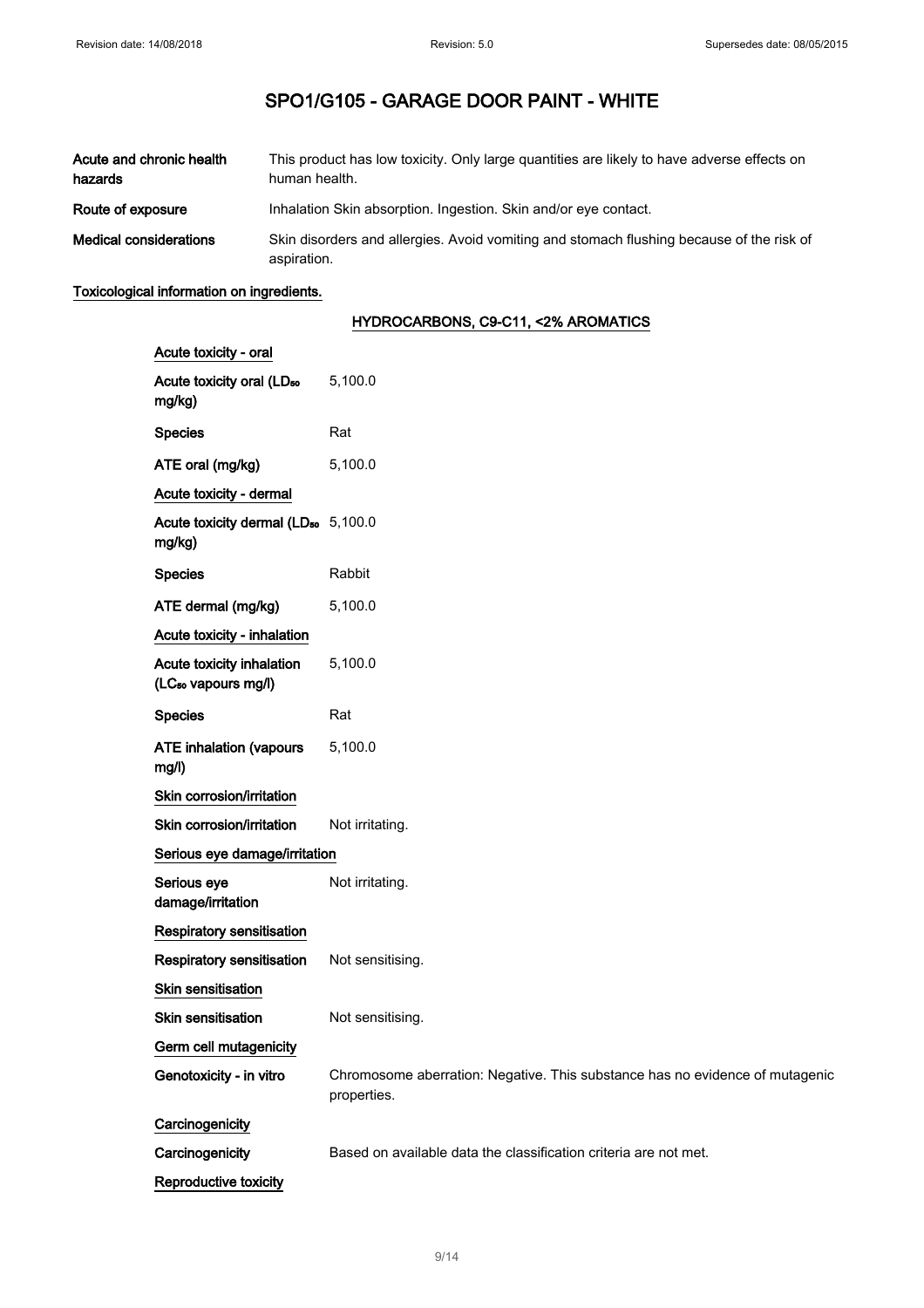| Reproductive toxicity -<br>Developmental toxicity: -:, Inhalation, Rat This substance has no evidence of<br>development<br>toxicity to reproduction.<br>Specific target organ toxicity - repeated exposure<br>STOT - repeated exposure Not available.<br><b>Aspiration hazard</b><br><b>Aspiration hazard</b><br>Kinematic viscosity $\leq$ 20.5 mm2/s.<br>Inhalation<br>Vapours may cause drowsiness and dizziness. Central nervous system depression.<br>Harmful: danger of serious damage to health by prolonged exposure if swallowed.<br>Ingestion<br><b>Skin contact</b><br>Product has a defatting effect on skin. May cause allergic contact eczema.<br>Eye contact<br>No specific health hazards known.<br><b>Inhalation Dermal</b><br>Route of exposure | Reproductive toxicity -<br>fertility | Fertility: -, Inhalation, Rat This substance has no evidence of toxicity to<br>reproduction. |
|-------------------------------------------------------------------------------------------------------------------------------------------------------------------------------------------------------------------------------------------------------------------------------------------------------------------------------------------------------------------------------------------------------------------------------------------------------------------------------------------------------------------------------------------------------------------------------------------------------------------------------------------------------------------------------------------------------------------------------------------------------------------|--------------------------------------|----------------------------------------------------------------------------------------------|
|                                                                                                                                                                                                                                                                                                                                                                                                                                                                                                                                                                                                                                                                                                                                                                   |                                      |                                                                                              |
|                                                                                                                                                                                                                                                                                                                                                                                                                                                                                                                                                                                                                                                                                                                                                                   |                                      |                                                                                              |
|                                                                                                                                                                                                                                                                                                                                                                                                                                                                                                                                                                                                                                                                                                                                                                   |                                      |                                                                                              |
|                                                                                                                                                                                                                                                                                                                                                                                                                                                                                                                                                                                                                                                                                                                                                                   |                                      |                                                                                              |
|                                                                                                                                                                                                                                                                                                                                                                                                                                                                                                                                                                                                                                                                                                                                                                   |                                      |                                                                                              |
|                                                                                                                                                                                                                                                                                                                                                                                                                                                                                                                                                                                                                                                                                                                                                                   |                                      |                                                                                              |
|                                                                                                                                                                                                                                                                                                                                                                                                                                                                                                                                                                                                                                                                                                                                                                   |                                      |                                                                                              |
|                                                                                                                                                                                                                                                                                                                                                                                                                                                                                                                                                                                                                                                                                                                                                                   |                                      |                                                                                              |
|                                                                                                                                                                                                                                                                                                                                                                                                                                                                                                                                                                                                                                                                                                                                                                   |                                      |                                                                                              |
|                                                                                                                                                                                                                                                                                                                                                                                                                                                                                                                                                                                                                                                                                                                                                                   |                                      |                                                                                              |
|                                                                                                                                                                                                                                                                                                                                                                                                                                                                                                                                                                                                                                                                                                                                                                   |                                      |                                                                                              |

### SECTION 12: Ecological information

Ecotoxicity The product contains a substance which is harmful to aquatic organisms and which may cause long term adverse effects in the aquatic environment.

### 12.1. Toxicity

Ecological information on ingredients.

### HYDROCARBONS, C9-C11, <2% AROMATICS

| Acute aquatic toxicity                      |                                                                                                                                  |
|---------------------------------------------|----------------------------------------------------------------------------------------------------------------------------------|
| Acute toxicity - fish                       | LC50, > 96 hours: 1000 mg/l, Oncorhynchus mykiss (Rainbow trout)<br>Substance did not cause acute toxicity to fish               |
| Acute toxicity - aquatic<br>invertebrates   | Substance did not cause acute toxicity to the freshwater invertebrates<br>EC <sub>50</sub> , 48 hours: >1000 mg/l, Daphnia magna |
| Acute toxicity - aquatic<br>plants          | $EC_{50}$ , > 72 hours: 1000 mg/l, Freshwater algae<br>Substance did not cause acute toxicity to the freshwater green algae      |
| <b>Acute toxicity -</b><br>microorganisms   | $EC_{50}$ , $\geq$ : 100 mg/l, Activated sludge                                                                                  |
| Chronic aquatic toxicity                    |                                                                                                                                  |
| life stage                                  | <b>Chronic toxicity - fish early</b> NOEC, 28 days: 0.131 mg/l, Oncorhynchus mykiss (Rainbow trout)                              |
| Chronic toxicity - aquatic<br>invertebrates | NOEC, 28 days: 0.23 mg/l, Daphnia magna                                                                                          |

### 12.2. Persistence and degradability

Persistence and degradability The product is not expected to be biodegradable.

### Ecological information on ingredients.

### HYDROCARBONS, C9-C11, <2% AROMATICS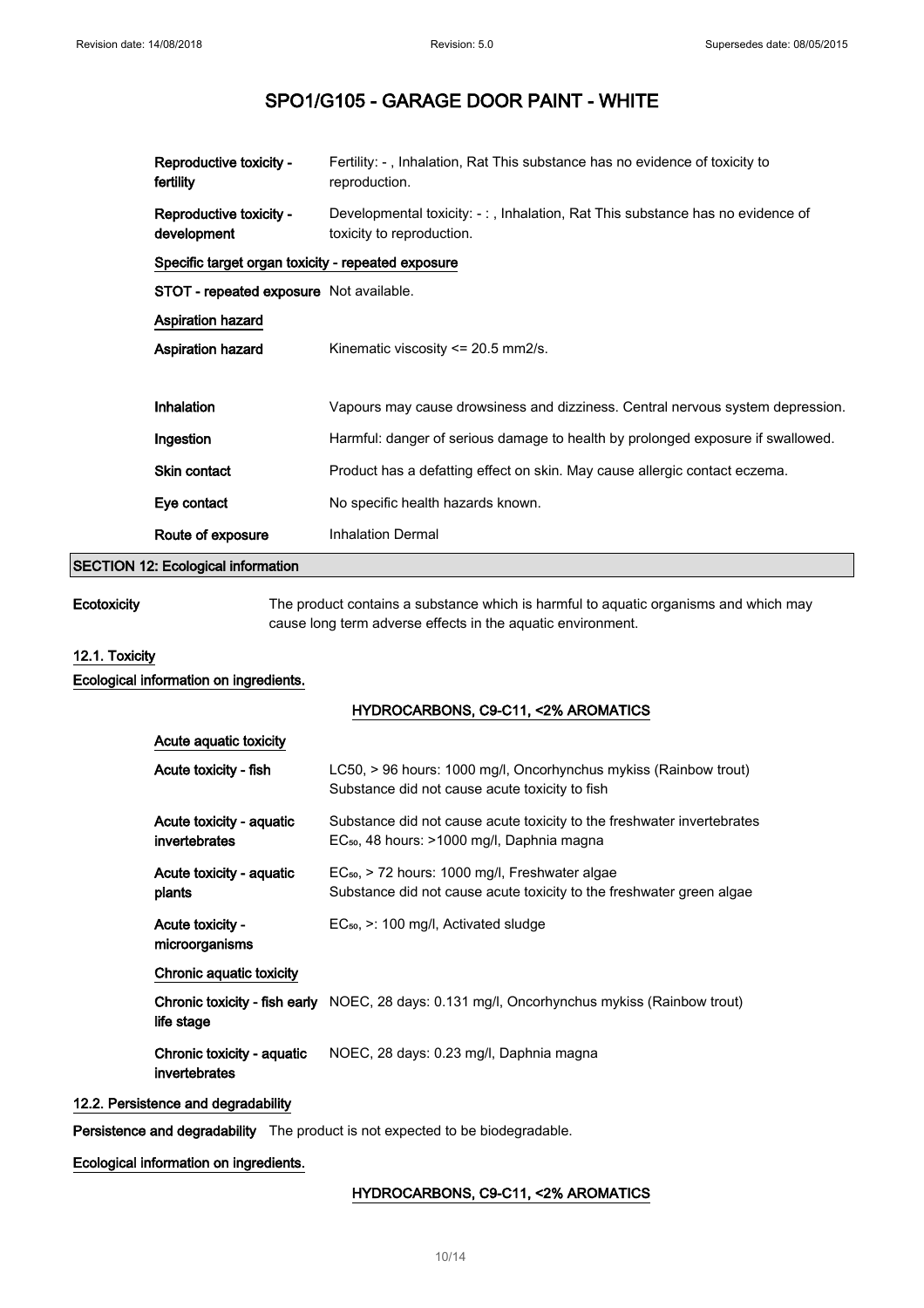|                              | Persistence and<br>degradability           | The product is readily biodegradable.                                                                                                |
|------------------------------|--------------------------------------------|--------------------------------------------------------------------------------------------------------------------------------------|
|                              | Phototransformation                        | Oxidises rapidly by photo-chemical reactions in air                                                                                  |
|                              | Biodegradation                             | - 80 Degradation (%): 28 days<br>Test - 301F Ready Biodegradability - Manometric Respiratory Test                                    |
|                              | 12.3. Bioaccumulative potential            |                                                                                                                                      |
|                              | <b>Bioaccumulative potential</b>           | The product contains potentially bioaccumulating substances.                                                                         |
| <b>Partition coefficient</b> |                                            | Not determined.                                                                                                                      |
|                              | Ecological information on ingredients.     |                                                                                                                                      |
|                              |                                            | HYDROCARBONS, C9-C11, <2% AROMATICS                                                                                                  |
|                              | <b>Bioaccumulative potential</b>           | The product contains potentially bioaccumulating substances.                                                                         |
|                              | <b>Partition coefficient</b>               | log Pow: 5 - 6.7                                                                                                                     |
| 12.4. Mobility in soil       |                                            |                                                                                                                                      |
| <b>Mobility</b>              |                                            | The product contains volatile organic compounds (VOCs) which will evaporate easily from all<br>surfaces.                             |
|                              | Ecological information on ingredients.     |                                                                                                                                      |
|                              |                                            | HYDROCARBONS, C9-C11, <2% AROMATICS                                                                                                  |
|                              | <b>Mobility</b>                            | The product contains volatile organic compounds (VOCs) which will evaporate<br>easily from all surfaces. Readily absorbed into soil. |
|                              | Adsorption/desorption<br>coefficient       | Not available.                                                                                                                       |
|                              | Surface tension                            | 24.5 mN/m @ 20°C                                                                                                                     |
|                              | 12.5. Results of PBT and vPvB assessment   |                                                                                                                                      |
|                              | Ecological information on ingredients.     |                                                                                                                                      |
|                              |                                            | HYDROCARBONS, C9-C11, <2% AROMATICS                                                                                                  |
|                              | Results of PBT and vPvB<br>assessment      | This substance is not classified as PBT or vPvB according to current EU criteria.                                                    |
|                              | 12.6. Other adverse effects                |                                                                                                                                      |
| Other adverse effects        |                                            | The product contains volatile organic compounds (VOCs) which have a photochemical ozone<br>creation potential.                       |
|                              | Ecological information on ingredients.     |                                                                                                                                      |
|                              |                                            | HYDROCARBONS, C9-C11, <2% AROMATICS                                                                                                  |
|                              | Other adverse effects                      | Not known.                                                                                                                           |
|                              | <b>SECTION 13: Disposal considerations</b> |                                                                                                                                      |
|                              | 13.1. Waste treatment methods              |                                                                                                                                      |
| <b>General information</b>   |                                            | Avoid the spillage or runoff entering drains, sewers or watercourses.                                                                |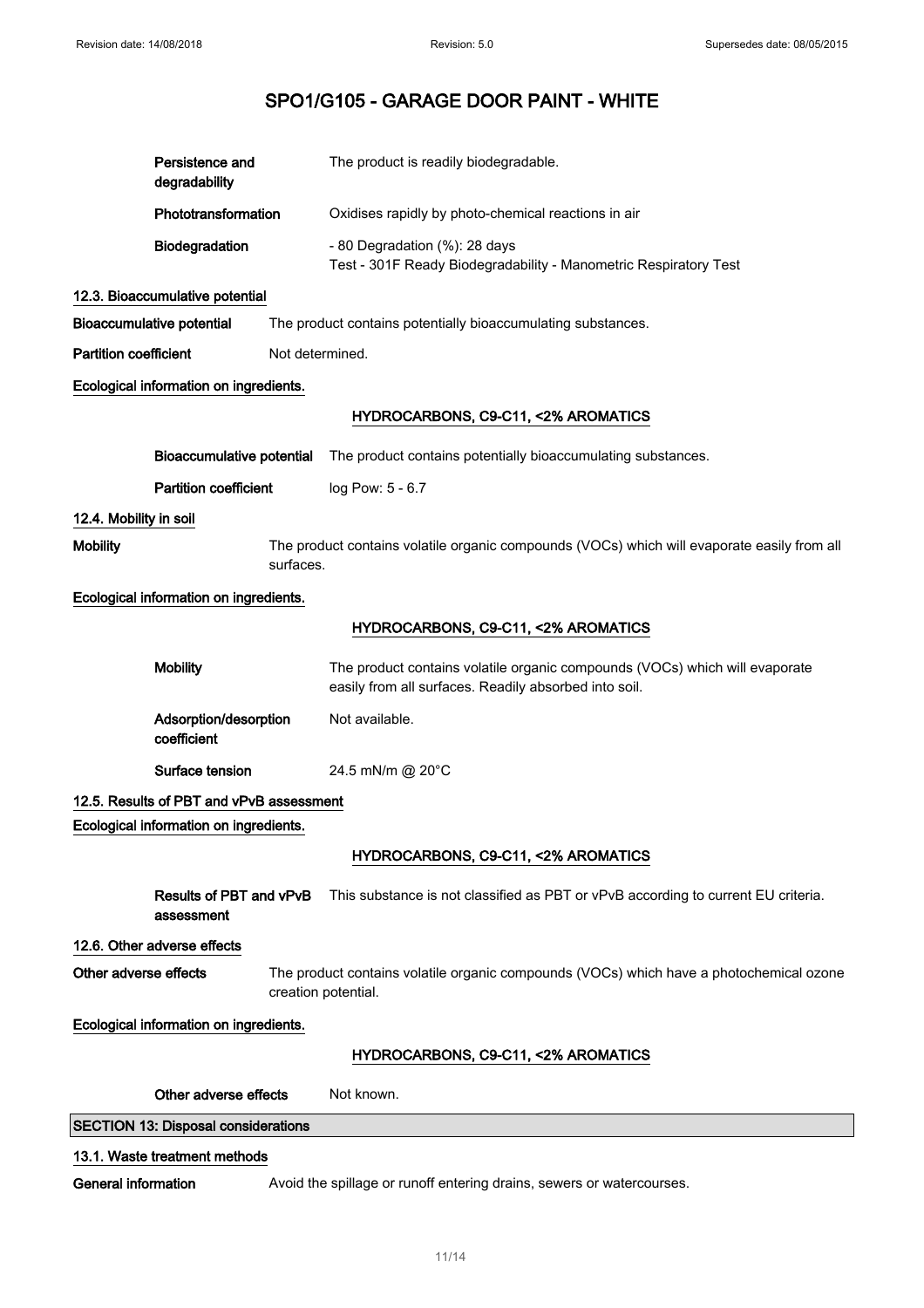| Disposal methods | Dispose of waste to licensed waste disposal site in accordance with the requirements of the<br>local Waste Disposal Authority.                                                                                                                                                                                                                                                                                                                                                                                                                                                                                                                                                                                |
|------------------|---------------------------------------------------------------------------------------------------------------------------------------------------------------------------------------------------------------------------------------------------------------------------------------------------------------------------------------------------------------------------------------------------------------------------------------------------------------------------------------------------------------------------------------------------------------------------------------------------------------------------------------------------------------------------------------------------------------|
| Waste class      | When this coating, in its liquid state, as supplied, becomes a waste, it is categorised as<br>hazardous waste, with code 08 01 11* (SOLVENT BASED LIQUID WASTE). Part-used<br>containers, not drained and/or rigorously scraped out and containing dried residues of the<br>supplied coating, are categorised as hazardous waste, with code 08 01 11 <sup>*</sup> (SOLVENT<br>BASED LIQUID WASTE). If mixed with other wastes, the above waste code may not be<br>applicable. Used containers, drained and/or rigorously scraped out and containing dry<br>residues of the supplied coating, are categorised as non-hazardous waste, with code 15 01 02<br>(plastic packaging) or 15 01 04 (metal packaging). |

### SECTION 14: Transport information

| General                           | This product is packed in accordance with the Limited Quantity Provisions of CDGCPL2, ADR<br>and IMDG. |
|-----------------------------------|--------------------------------------------------------------------------------------------------------|
| 14.1. UN number                   |                                                                                                        |
| UN No. (ADR/RID)                  | 1263                                                                                                   |
| UN No. (IMDG)                     | 1263                                                                                                   |
| UN No. (ICAO)                     | 1263                                                                                                   |
| 14.2. UN proper shipping name     |                                                                                                        |
| Proper shipping name<br>(ADR/RID) | <b>PAINT</b>                                                                                           |
| Proper shipping name (IMDG) PAINT |                                                                                                        |
| Proper shipping name (ICAO) PAINT |                                                                                                        |
| Proper shipping name (ADN)        | <b>PAINT</b>                                                                                           |
| 14.3. Transport hazard class(es)  |                                                                                                        |
| <b>ADR/RID class</b>              | 1263                                                                                                   |
| <b>IMDG class</b>                 | 3                                                                                                      |
| ICAO class/division               | 3                                                                                                      |
| <b>Transport labels</b>           |                                                                                                        |



| 14.4. Packing group       |   |
|---------------------------|---|
| ADR/RID packing group     | Ш |
| <b>IMDG packing group</b> | Ш |
| ICAO packing group        | Ш |

### 14.5. Environmental hazards

Environmentally hazardous substance/marine pollutant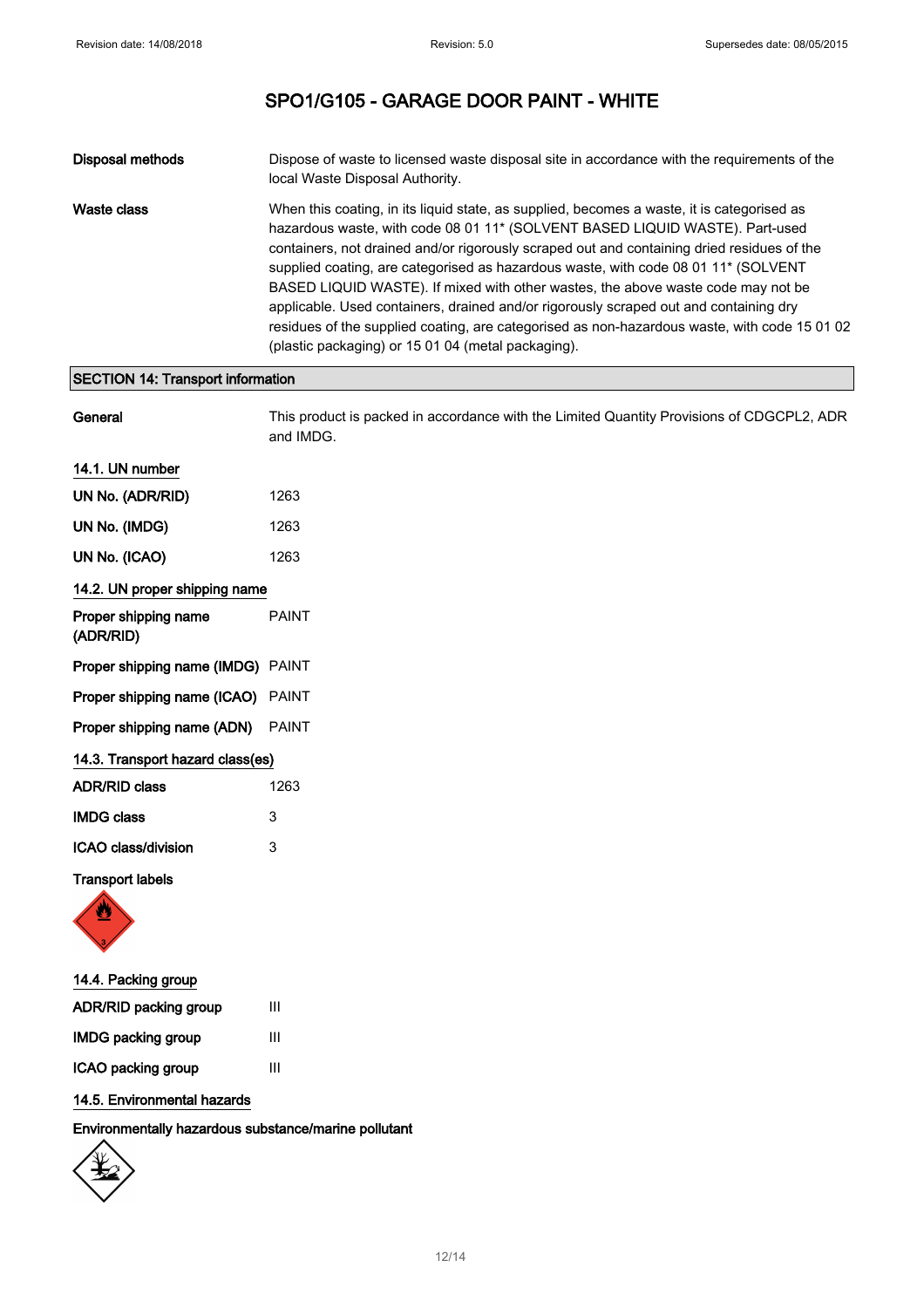### 14.6. Special precautions for user

| <b>EmS</b> | $F-E$ , S-E |
|------------|-------------|
|            |             |

Tunnel restriction code (D/E)

### 14.7. Transport in bulk according to Annex II of MARPOL and the IBC Code

Transport in bulk according to Not applicable. Annex II of MARPOL 73/78 and the IBC Code

### SECTION 15: Regulatory information

| 15.1. Safety, health and environmental regulations/legislation specific for the substance or mixture |                                                                                                                                                                                                                                                                                                                                                                                                            |  |
|------------------------------------------------------------------------------------------------------|------------------------------------------------------------------------------------------------------------------------------------------------------------------------------------------------------------------------------------------------------------------------------------------------------------------------------------------------------------------------------------------------------------|--|
| <b>National regulations</b>                                                                          | The Chemicals (Hazard Information and Packaging for Supply) Regulations 2009 (SI 2009<br>No. 716).                                                                                                                                                                                                                                                                                                         |  |
| <b>EU</b> legislation                                                                                | Regulation (EC) No 1907/2006 of the European Parliament and of the Council of 18<br>December 2006 concerning the Registration, Evaluation, Authorisation and Restriction of<br>Chemicals (REACH) (as amended).<br>Regulation (EC) No 1272/2008 of the European Parliament and of the Council of 16<br>December 2008 on classification, labelling and packaging of substances and mixtures (as<br>amended). |  |
| Guidance                                                                                             | Workplace Exposure Limits EH40.<br>CHIP for everyone HSG228.<br>Safety Data Sheets for Substances and Preparations.<br>Approved Classification and Labelling Guide (Sixth edition) L131.<br>Dangerous Substances and Explosive Atmospheres Regulations 2002 [L138]                                                                                                                                         |  |

### 15.2. Chemical safety assessment

No chemical safety assessment has been carried out.

### SECTION 16: Other information

| <b>Revision comments</b> | Issued in new format for Reach compliance in accordance with EC 1272/2008 Issued in<br>accordance with Annex II to REACH, as amended by Commission Regulation (EU) No.<br>2015/830 Substitution of neodecanoate acid, cobalt salt with cobalt polymer complex. |
|--------------------------|----------------------------------------------------------------------------------------------------------------------------------------------------------------------------------------------------------------------------------------------------------------|
| <b>Issued by</b>         | Technical Dept. (P.E.)                                                                                                                                                                                                                                         |
| <b>Revision date</b>     | 14/08/2018                                                                                                                                                                                                                                                     |
| Revision                 | 5.0                                                                                                                                                                                                                                                            |
| Supersedes date          | 08/05/2015                                                                                                                                                                                                                                                     |
| <b>SDS</b> number        | 11330                                                                                                                                                                                                                                                          |
| <b>SDS</b> status        | Approved.                                                                                                                                                                                                                                                      |